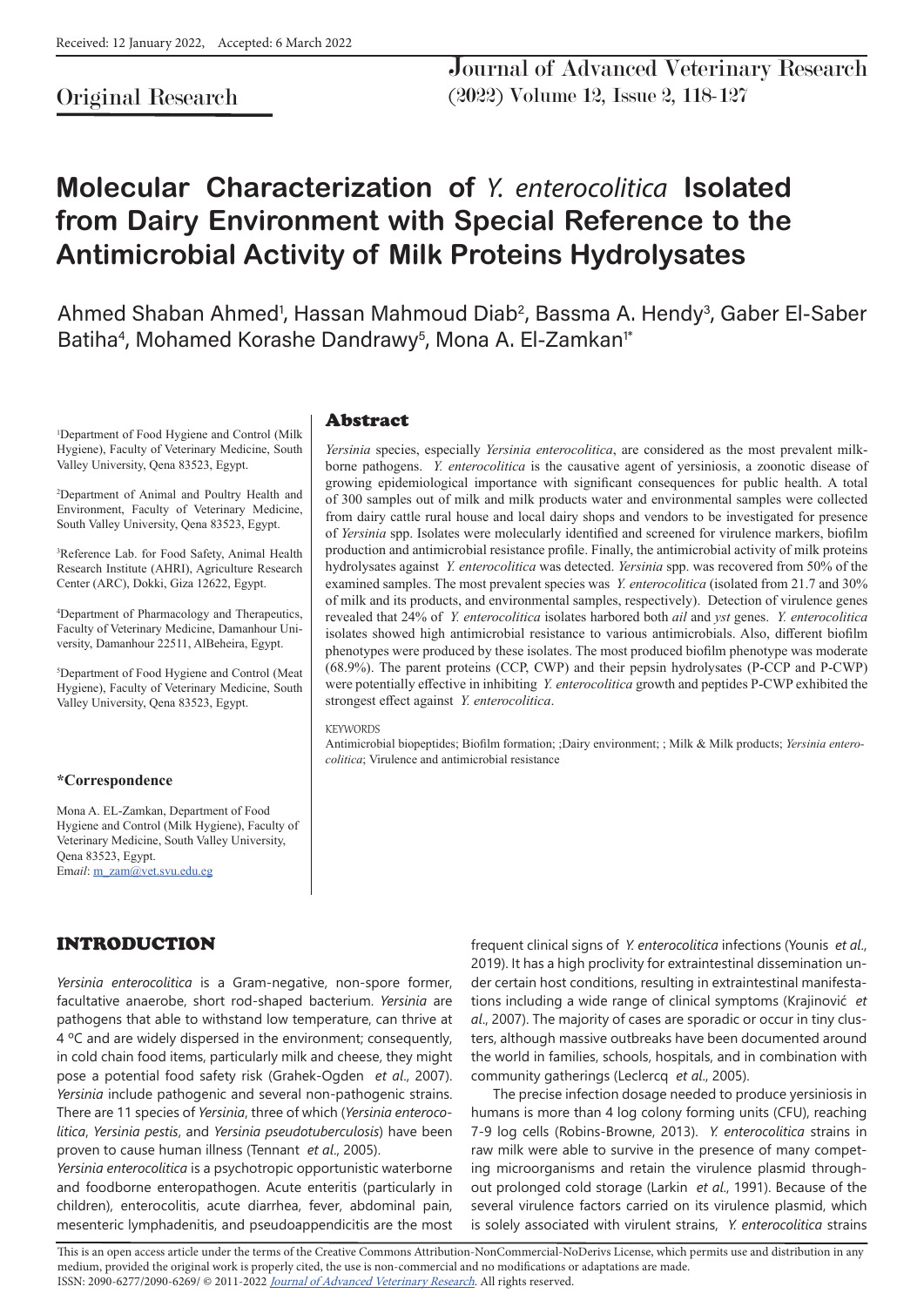have the ability to cause disease (Fàbrega and Vila, 2012). Two virulent-associated genes (the adhesion protein *ail* and the enterotoxin *yst*) included in *Y. enterocolitica*; the *ail* gene is only found in pathogenic strains and encodes a surface factor that enhances epithelial cell penetration (adhesion and invasion) and protects bacteria from complement bactericidal actions (Ahmed *et al*., 2019). The *yst* gene encodes enterotoxin, which induces liquid retention in the intestine via absorption by the intestinal villi and is typically found in diarrheagenic biotype 1A strains (Younis *et al*., 2019).

The most effective treatment strategy for *Y. enterocolitica* infections is still antibiotic therapy. However, the antibiotic resistance profiles of *Y. enterocolitica* isolates are alarming for public health because of the likelihood of human transmission (Ahmed *et al*., 2019). Antibiotic resistance is mostly caused by the acquisition of transferrable multidrug resistance genes or antibiotic misuse (Bharathy *et al*., 2014). The World Health Organization (WHO) announced in its infectious diseases report that antibiotic resistance is a severe threat to human health and that issue is expanding globally (Pandove *et al*., 2012). Ciprofloxacin, ceftriaxone, and cefotaxime have all been used effectively to treat complex infections caused by *Y. enterocolitica* (Lupi *et al*., 2013). To the best of the authors knowledge, no data on the antimicrobial susceptibilities of *Y. enterocolitica* isolates from milk, milk products, water, and farm environments in Egypt has been published.

Microbial biofilms are a serious concern in human and veterinary medicine, as well as in food safety, since it enhances bacterial resistance to various physical and chemical parameters used to optimize hygiene in the food industry (Brown and Gilbert, 1993). Biofilms are communities of microorganisms that develop permanently associated with each other, producing an extracellular polymeric substance (ESP) of carbohydrate or exopolysaccharide, attached to living or inert substrates enclosed in a polymeric matrix generated by themselves (Mah *et al*., 2001). Biofilms provide bacteria with advantages over planktonic cells as sessile cells are more resistant to environmental changes, host defenses, and antibiotic treatment. In clinical medicine, the most significant feature of biofilm formations is the increased resistance to antimicrobial agents owing to ESP protection, which promotes to multidrug resistance and treatment failure (Kunin and Steele, 1985; Nickel *et al*., 1985; Gristina *et al*., 1987; Costerton *et al*., 1993).

Recently, it has also been explored more additional health benefits of milk for human, beyond their basic nutritional values. Among its various nutrients, protein is one of the most functionally diverse nutrients, with a wide range of biologically active peptides (Guha *et al*., 2021). The antimicrobial activities of milk protein-derived biopeptides are very diverse, including those with a prebiotic effect, peptides with the ability to prevent pathogen attachment or invasion and peptides inhibiting the growth of microorganisms (Ahmed *et al*., 2020). During enzymatic hydrolysis or milk fermentation, several biopeptides with antibacterial activity have been produced from bovine milk proteins. As reviewed by Sibel Akalın (2014), these antibacterial biopeptides have been proven to exhibit a wide range of activity against gram-positive and gram-negative bacteria. With the increasing demand of evidence-based medicine, it is important to identify the bioactive peptides of milk proteins, which may be responsible for antimicrobial against *Y. enterocolitica*.

The present study aimed to investigate the prevalence of *Yersinia* species especially *Y. enterocolitica* in milk, milk products, water and dairy cow macro-environmental samples in Qena city, Egypt, in addition to detection of chromosomal virulence genes (*ail* and *yst*) in *Y. enterocolitica* isolates and the antibiotic susceptibility profiles of the isolated strains for different antimicrobial agents. Moreover, the aim of the study was to determine the ability to form biofilm by the isolated strains. The antimicrobial activity of milk proteins hydrolysates against isolated and identified *Y. enterocolitica* isolates were evaluated in vitro.

# MATERIALS AND METHODS

#### *Collection of samples*

The current study was designed to target the household rearing of cattle in Qena city, Egypt, and to determine the prevalence and monitor the main source of *Yersinia* species especially *Y. enterocolitica* in cow's house environment, dairy shops and vendors. A total of 300 samples, which included milk and milk products (180 samples), water (30 samples) and environmental samples (90 samples) were collected from dairy cattle rural house and local dairy shops and vendors.

From local dairy houses, shops and vendors, a total of 60 raw milk samples (household and street vendor milk) were collected in clean sterilized 50 ml Falcon™ conical tubes. Additionally, 120 milk product samples were also collected from each of the following categories: Kareish cheese, Yoghurt, Ice cream and Rice milk (30 samples each). Water samples were collected from local water sources inside framer houses according to the recommendation of WHO (1971). Dairy manure and bedding samples were collected according to Rendos *et al*. (1975), while equipment's and working swabs were collected as described by Collins *et al*. (1991).

#### *Isolation and identification of Yersinia species*

The isolation of *Yersinia* species was adopted according to FDA (2007); Shwimmer *et al*., (2007) and Fukushima *et al*., (2011). About 25 ml/g of each sample was aseptically homogenized in 225 ml of trypticase soya broth (TSB) supplemented with *Yersinia* selective supplement (Oxoid, SR0109); mixed well and incubated at 4 °C for up to 14 days for cold enrichment. The samples were treated with KOH solution (KOH 0.5% + saline 0.5%) to suppress the background flora grown after enrichment. Then cultures were streaked on the *Yersinia* selective agar base plate (Oxoid, CM0653) supplemented with *Yersinia* selective supplement (Oxoid, SR0109) and incubated at 30 ºC for 48-72 h.

Presumptive *Yersinia* spp. isolates (Colonies with red bull's eye-like colonies (small, with a red center and surrounded by a transparent border)) were purified on tryptic soya agar (Oxoid, CM0131) and confirmed according to Gram reaction and biochemical identification (Rahimi *et al*., 2014; Weagant *et al*., 2017). The isolated and characterized *Y. enterocolitica* strains were confirmed using Microbact Biochemical Identification *Yersinia* 12A and 12B Combined Kits S*yst*em (Oxoid) according to Chye *et al*. (2004).

#### *Molecular identification of Y. enterocolitica*

Suspected isolates were confirmed by 16S rRNA gene-based PCR-technique using the primers listed in Table 1. Moreover, The PCR-technique was applied for molecular characterization of two virulence-associated genes using two sets of primers in confirmed *Y. enterocolitica* isolates. Those genes were *ail* (attachment-invasion locus protein) and *yst* (*Yersinia* heat-stable enterotoxin). Primer sequences, amplicon size and PCR program used in this study were presented in Table 1, according to the referred authors. PCR was applied following QIA amp DNA mini kit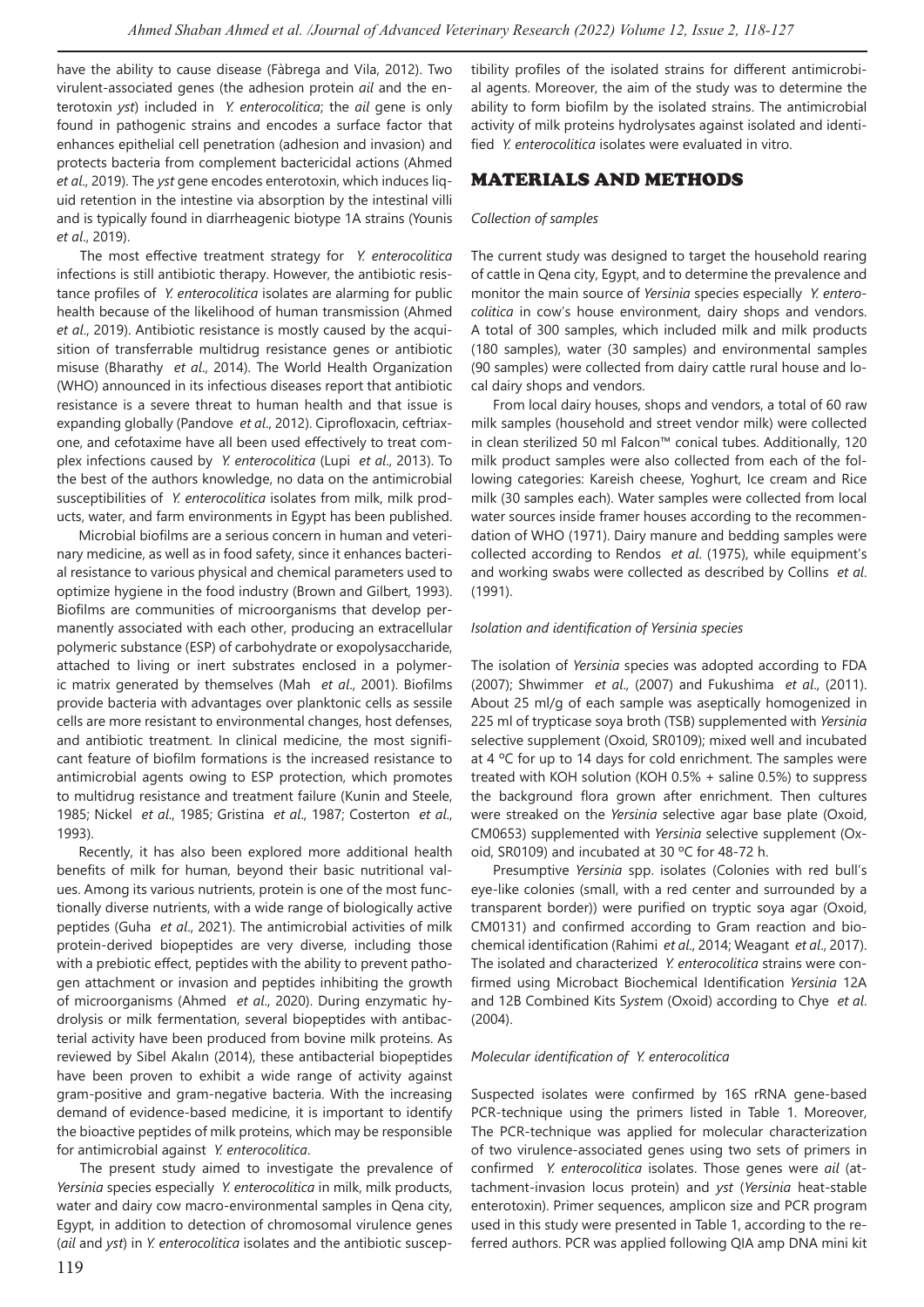|                   |                  |                              |                           | Primary      |                           | Amplification (35 cycles) |                   |                    |             |
|-------------------|------------------|------------------------------|---------------------------|--------------|---------------------------|---------------------------|-------------------|--------------------|-------------|
| Target gene       |                  | Primers sequences            | Amplified<br>segment (bp) | denaturation | Secondary<br>denaturation | Annealing                 | Extension         | Final<br>extension | Reference   |
| Y. enterocolitica | Y1               | <b>AATACCGCATAACGTCTTCG</b>  |                           | 94 °C        | 94 °C                     | $62^{\circ}$ C            | $72^{\circ}$ C    | $72^{\circ}$ C     | Wannet et   |
| 16S rRNA          | Y <sub>2</sub>   | <b>CTTCTTCTGCGAGTAACGTC</b>  | 330                       | 5 min        | 30 <sub>sec</sub>         | $40 \text{ sec}$          | $40 \text{ sec}$  | $10 \text{ min}$   | al. (2001)  |
|                   | ail-F            | <b>TAATGTGTACGCTGCGAG</b>    |                           | 94 °C        | 94 °C                     | 55 °C                     | $72^{\circ}$ C    | $72^{\circ}$ C     |             |
| ail               | ail-R            | <b>GACGTCTTACTTGCACTG</b>    | 351                       | 5 min        | 30 <sub>sec</sub>         | $40 \text{ sec}$          | $40 \text{ sec}$  | $10 \text{ min}$   | Koua et al. |
|                   | Pr <sub>2a</sub> | AATGCTGTCTTCATTTGGAGC        | 145                       | 94 °C        | 94 °C                     | 55 °C                     | $72^{\circ}$ C    | $72^{\circ}$ C     | (2014)      |
| yst               | Pr2c             | <b>ATCCCAATCACTACTGACTTC</b> |                           | 5 min        | $30 \text{ sec}$          | $30 \text{ sec}$          | 30 <sub>sec</sub> | $7 \text{ min}$    |             |

Table 1. PCR protocol including primer sequences, Amplicon size and amplification reactions.

instructions (Catalogue no.51304); Dream Taq Green PCR Master Mix (2X) (Thermo Scientific) Cat No. K1081 and agarose gel electrophoreses (Sambrook *et al*., 1989).

#### *Antibiogram pattern of Y. enterocolitica*

All *Y. enterocolitica* isolates were examined for their antibiogram pattern by disc diffusion technique as described by Bauer *et al*. (1966) against a panel of 11 antibiotics. The selection of antibiotics (11) was based on their common use in human and animals in Egypt which included Amoxycillin (AM, 20 µg), Ampicillin (AMP, 10 µg), Cephalexin (CL, 30 µg), Chloramphenicol (C, 30 µg), Ciprofloxacin (CIP, 10 µg), Erythromycin (E, 15 µg), Gentamicin (GEN, 10 µg), Penicillin (P, 10 unit), Oxacillin (OX, 1 µg), Streptomycin (S, 10 µg), Tetracycline (TE, 30 µg). All antibiotics used were obtained from Oxoid, UK. The results were interpreted as sensitive or resistant based on CLSI interpretive standards (CLSI, 2018).

#### *Detection of biofilm formation by the microplate (MP) method*

The method for assessment of biofilm formation by the MP method was based on the techniques described by Zadernowska and Chajęcka-Wierzchowska (2017). Wells of a sterile 96-wellflat-bottomed sterile pol*yst*yrene microtiter plates (Nunc) were filled with 200 ul of fresh sterile broth BHI (Merck Millipore). 20 ul of overnight cultures of each *Y. enterocolitica* isolates with a cell density of 1×10<sup>9</sup> cells/ml were added in triplicate, onto a 96-well. Negative control wells contained broth only. The plates were covered and incubated aerobically at 30 ºC for 24 h. The bacterial suspension was aspirated, and each well was washed three times with 250 µl of PBS buffer (Sigma). After that, the biofilm was fixed with 200 µl of ethanol (99%) for 15 min and was later removed. The plates were dried at room temperature, stained with a 200 µl of cr*yst*al violet solution used for Gram staining for 5 min, washed in running water until unbound cr*yst*al violet was removed and dried at room temperature. The dye bound to the adherent cells was re-solubilized with 160 µl of 33% (v/v) glacial acetic acid per well. Absorbance was read using plate reader at 570 nm. The optical density (ODs) of each strain was obtained by the arithmetic mean of the absorbance of three wells and this value was compared with the cut-off OD (ODc) which was defined as three standard deviations above the mean OD of the negative control. The following classification was used for the determination of biofilm formation: no biofilm production (OD  $\leq$  ODc), weak biofilm production (ODc < OD ≤ 2ODc), moderate biofilm production (2ODc < OD ≤ 4ODc) and strong biofilm production (4ODc < OD). *Antimicrobial activity of milk proteins hydrolysates against Y. enterocolitica*

#### Microorganisms

Recovered *Y. enterocolitica* virulent strains were enriched in tryp-

tic soy broth before cultivation on *Yersinia* selective agar base plate supplemented with *Yersinia* selective supplement for 24 h at 30 °C before assay.

Hydrolysis of cow milk proteins with pepsin enzyme

Separation of caseins and whey proteins were performed according to Ahmed *et al*. (2015); briefly centrifugation was used to remove fat from 250 ml raw milk, and the skimmed milk was then passed through three layers of gauze. The defatted milk was adjusted to pH 4.6 with 10% acetic acid and subjected to centrifugation. Cow casein proteins (CCP) and cow whey proteins (CWP) were separated and lyophilized.

In vitro pepsin digestion of CCP and CWP

The CCP and CWP solutions in Milli-Q water were adjusted to pH 3.0 with HCl. Pepsin in 1 mM HCl was added to the protein solutions at enzyme-to-substrate (E/S) ratio of 1:50 (w/w), followed by incubation for 2 h at 37 ºC with mild shaking. Heating at 85 °C for 5 min was used to inactivate pepsin followed by and immediately cooling in ice for 5 min. Centrifugation was applied to remove insoluble solids; and the obtained supernatants were adjusted to pH 7.0, to inactivate pepsin fully, followed by lyophilization (Ibrahim *et al*., 2017). The CCP and CWP, as well as their hydrolysates (P-CCP and P-CWP), were tested for antimicrobial activity against *Y. enterocolitica* as described below.

#### Antimicrobial assay

The liquid-broth method (Ahmed *et al*., 2020) was used to assess the bactericidal activity of milk proteins hydrolysates against *Y. enterocolitica* at different concentrations. Bacteria, grown to mid-logarithmic phase in brain heart infusion (BHI) broth, were washed and resuspended (to give 6-7 log10 CFU/ml) in 1% trypticase soya broth (TSB), pH 7.3. Aliquots of bacterial suspension (100 µl) were pipetted onto wells of 96-well microplate containing 100 µl of test protein or hydrolysates at different concentrations (0-1500 µg/ml). After incubation at 30 ºC for 24 h, absorbance was monitored from three parallel wells per sample at 620 nm. The reading was background-corrected (value in the absence of bacteria) and the results are representative of three independent experiments.

### RESULTS

#### *Bacteriological analysis of samples*

A total of 180, 30 and 90 milk & milk products, water and environmental samples were screened for the presence of *Yersinia* spp. especially *Y. enterocolitica*, overall, 85 (47.2%), 9 (30%) and 56 (62.2%) samples yielded *Yersinia* spp., respectively. Of these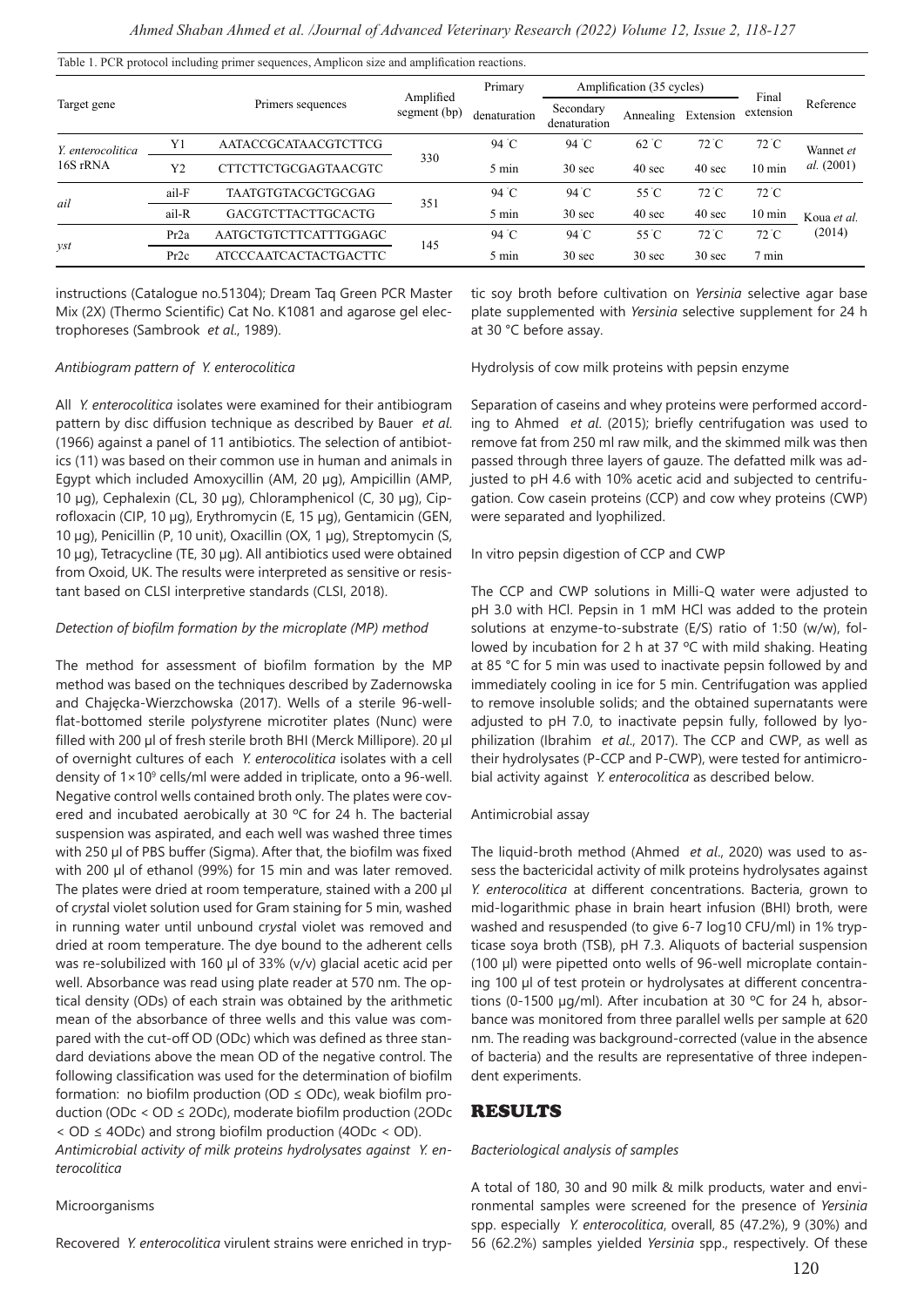39 (21.7%), 5 (16.7%) and 31 (34.4%) samples were positive for *Y. enterocolitica*, respectively (Table 2). The highest occurrence percentage of *Y. enterocolitica* was detected in street vendor milk (33.3%), followed in order by household milk (26.7%), rice milk (23.3%), ice cream (16.7%) and water (16.7%). Moreover, the highest occurrence percentage of *Y. enterocolitica* in environmental samples was detected in dairy manure and bedding (43.3%), working surfaces (36.7%) and dairy equipment's (23.3%) (Table 2).

As shown in Table 2, isolates of *Yersinia* spp. were studied for morphological, biochemical properties and Microbact Biochemical Identification *Yersinia* 12A and 12B Combined Kits S*yst*em (Oxoid). These tests were recommended for the identification of *Yersinia* spp. according to Chye *et al*. (2004); Rahimi *et al*. (2014) and Weagant *et al*. (2017). The identification with classical methods based on morphological and biochemical criteria as well as Combined Microbact Kits S*yst*em showed that *Yersinia* spp. isolates were identified as *Y. enterocolitica*, *Y. pseudotuberculosis*, *Y. intermedia* and *Y. frederiksenii*. Among these isolates, it can be indicated that *Y. enterocolitica* was the most frequently occurring *Yersinia* spp. with an incidence of 25% of isolates followed by *Y. intermedia* (9.7%), *Y. frederiksenii* (8.3%) and *Y. pseudotuberculosis* (7%) (Table 2).

#### *Incidence of Virulence Genes in isolated Y. enterocolitica*

PCR assay was performed on identified *Y. enterocolitica* isolates using primers designed for virulence genes (Table 3). The *ail* and *yst* coding for attachment-invasion locus protein and *Yersinia* heat-stable enterotoxin were demonstrated in 41.0, 46.2% and 58.3, 41.6% among *Y. enterocolitica* isolates of milk, milk products and environmental samples, respectively (Table 3 and Figure 1).

A total of 75 *Y. enterocolitica* isolates were recovered. Among of them, 52 strains (69.3%) exhibited virulent profiles while 23 (30.7%) were non-virulent isolates according to screened virulent genes. Specific virulence-gene profiles turned out to be more prevalent than others in this study. Four virulence-gene profiles

Table 2. Incidence of different *Yersinia* spp. detected in the examined samples (n= 30).

|                          |                          |     | Total No. of  |        | Y. enterocolitica |                | Y. pseudotuberculosis |                | Y. intermedia |                | Y. frederiksenii |
|--------------------------|--------------------------|-----|---------------|--------|-------------------|----------------|-----------------------|----------------|---------------|----------------|------------------|
| Type of sample           |                          |     | Yersinia spp. |        |                   |                |                       |                |               |                |                  |
|                          |                          | No. | $\frac{0}{0}$ | No.    | $\frac{0}{0}$     | No.            | $\%$                  | No.            | $\frac{0}{0}$ | No.            | $\%$             |
|                          | Household milk           | 18  | 60            | 8      | 26.7              | 3              | 10                    | 5              | 16.7          | 2              | 6.7              |
|                          | Street vendor milk       | 20  | 66.7          | 10     | 33.3              | 3              | 10                    | 4              | 13.3          | 3              | 10               |
| Milk and                 | Kareish cheese           | 14  | 46.7          | 5      | 16.7              | $\overline{c}$ | 6.7                   | $\overline{4}$ | 13.3          | 3              | 10               |
| milk products<br>samples | Yoghurt                  | 10  | 33.3          | 4      | 13.3              | $\overline{2}$ | 6.7                   | $\overline{2}$ | 6.7           | $\overline{c}$ | 6.7              |
|                          | Ice cream                | 11  | 36.7          | 5      | 16.7              | 1              | 3.3                   |                | 3.3           | 4              | 13.3             |
|                          | Rice milk                | 12  | 40            | 7      | 23.3              | 1              | 3.3                   | 2              | 6.7           | $\overline{c}$ | 6.7              |
| <b>Total</b> (180)       |                          | 85  | 47.2          | 39     | 21.7              | 12             | 6.7                   | 18             | 10            | 16             | 8.9              |
|                          | Water                    | 9   | 30            | 5      | 16.7              |                | 3.3                   |                | 3.3           | $\mathfrak{2}$ | 6.7              |
| Dairy Cattle             | Dairy Equipment's        | 12  | 40            | $\tau$ | 23.3              | $\overline{c}$ | 6.7                   | $\overline{c}$ | 6.7           | 1              | 3.3              |
| Macroenvi-<br>ronment    | Dairy Manure and Bedding | 24  | 80            | 13     | 43.3              | 3              | 10                    | $\overline{4}$ | 13.3          | 4              | 13.3             |
|                          | Working surfaces         | 20  | 66.7          | 11     | 36.7              | 3              | 10                    | 4              | 13.3          | 2              | 6.7              |
| <b>Total</b> (120)       |                          | 65  | 54.2          | 36     | 30                | 9              | 7.5                   | 11             | 9.2           | 9              | 7.5              |
| Overall Total (300)      |                          | 150 | 50            | 75     | 25                | 21             | 7                     | 29             | 9.7           | 25             | 8.3              |

Table 3. Virulence-gene (*ail* (A) and *yst* (Y)) and their distribution profile in *Y. enterocolitica* strains screened by PCR.

|                          | Y. enterocolitica<br>Type of sample |     |                  | ail              |                | $\gamma$ st   |                | $A+Y+$        | $A+Y-$       |               | $A-Y+$         |               |                | $A-Y-$        |
|--------------------------|-------------------------------------|-----|------------------|------------------|----------------|---------------|----------------|---------------|--------------|---------------|----------------|---------------|----------------|---------------|
|                          |                                     | No. | No.              | $\frac{0}{0}$    | No.            | $\frac{0}{0}$ | No.            | $\frac{0}{0}$ | No.          | $\frac{0}{0}$ | No.            | $\frac{0}{0}$ | No.            | $\frac{0}{0}$ |
|                          | Household milk                      | 8   | 5                | 62.5             | $\overline{4}$ | 50            | 2              | 25            | 3            | 37.5          | $\overline{2}$ | 25            |                | 12.5          |
|                          | Street vendor milk                  | 10  | $\overline{4}$   | 40               | 6              | 60            | 3              | 30            |              | 10            | 3              | 30            | 3              | 30            |
| Milk and                 | Kareish cheese                      | 5   |                  | 20               |                | 20            | $\theta$       | $\theta$      |              | 20            |                | 20            | 3              | 60            |
| milk products<br>samples | Yoghurt                             | 4   | $\boldsymbol{0}$ | $\boldsymbol{0}$ | $\overline{2}$ | 50            | $\mathbf{0}$   | $\mathbf{0}$  | $\mathbf{0}$ | $\mathbf{0}$  | $\overline{2}$ | 50            | $\overline{2}$ | 50            |
|                          | Ice cream                           | 5   | $\overline{2}$   | 40               | 2              | 40            | 1              | 20            |              | 20            | 1              | 20            | $\overline{c}$ | 40            |
|                          | Rice milk                           | 7   | 4                | 57.1             | 3              | 42.9          | $\overline{c}$ | 28.6          | 2            | 28.6          | 1              | 14.2          | 2              | 28.6          |
| <b>Total</b> (180)       |                                     | 39  | 16               | 41               | 18             | 46.2          | 8              | 20.5          | 8            | 20.5          | 10             | 25.6          | 13             | 33.4          |
|                          | Water                               | 5   | $\overline{4}$   | 80               | 3              | 60            | 3              | 60            |              | 20            | $\theta$       | $\theta$      |                | 20            |
| Dairy Cattle             | Dairy Equipment's                   | 7   | 3                | 42.9             | $\overline{4}$ | 57.1          | 2              | 28.6          | 1            | 14.3          | 2              | 28.6          | $\overline{2}$ | 28.6          |
| Macroenvi-<br>ronment    | Dairy Manure and Bedding            | 13  | 8                | 61.5             | 5              | 38.5          | 4              | 30.8          | 4            | 30.8          | 1              | 7.6           | 4              | 30.8          |
|                          | Working surfaces                    | 11  | 6                | 54.5             | 3              | 27.3          | 1              | 9.1           | 5            | 45.5          | 2              | 18.2          | 3              | 27.3          |
| Total (120)              |                                     | 36  | 21               | 58.3             | 15             | 41.6          | 10             | 27.8          | 11           | 30.5          | 5.             | 13.8          | 10             | 27.8          |
| Overall Total (300)      |                                     | 75  | 37               | 49.3             | 33             | 44            | 18             | 24            | 19           | 25.3          | 15             | 20            | 23             | 30.7          |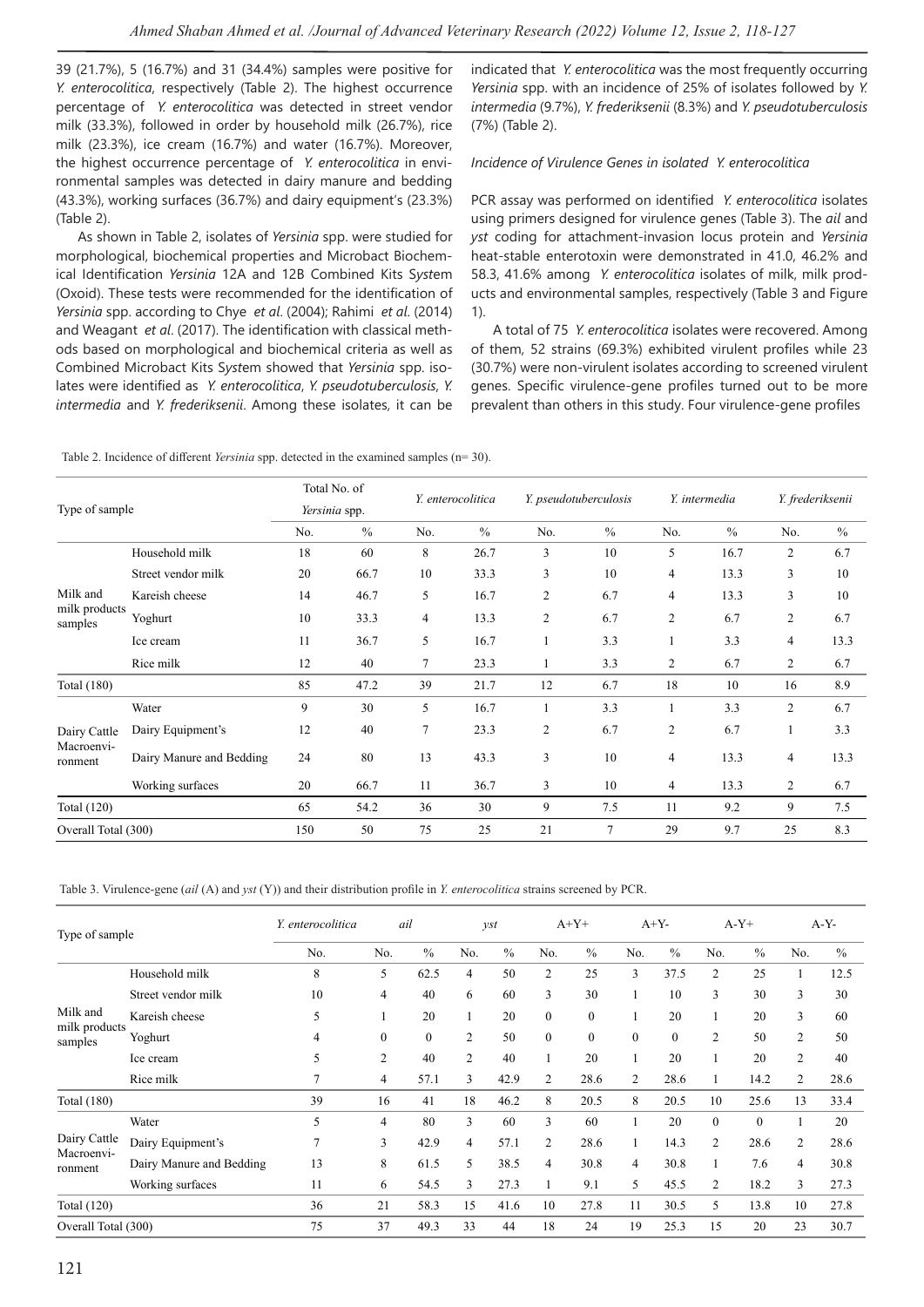

Fig. 1. Amplification of *Y. enterocolitica* 16S rRNA (A) and virulent genes (B and C) visualized on agarose gel electrophoresis. The expected molecular size of amplified DNA: 330 bp for *Y. enterocolitica* 16S rRNA (A), 145 bp for *yst* gene (B) and 351 bp for *ail* gene (C). Lane L: 100-1000 bp DNA Ladder; S.: Sample; N.: Negative control; P.: Positive control.

were detected in the obtained survey, which covered a total of 52 isolates. The most common virulence profile found among the isolates was virulent profile 2 (*ail* +/ *yst* -) (25.3%), where strains isolated from most examined samples were found, followed by virulent profile 1 (*ail* +/ *yst* +) and profile 3 (*ail* +/ *yst* +). In almost all profiles, isolated strains in milk, dairy product, and environmental samples were involved (Table 3).

#### *Antibiogram pattern of Y. enterocolitica isolates*

Antimicrobial susceptibilities for 11 antimicrobial agents commonly used in veterinary clinics and farms were assessed in 75 *Y. enterocolitica* isolates (Table 4 and Figure 2). Irrespective of the origin (milk or milk products, water sources, environmental samples) of the isolates, the explored isolates were generally resistant to Penicillin (89.3%), Oxacillin (85.3%), Erythromycin (72.0%) and Ampicillin (70.7%). They were, however, susceptible to other antimicrobials such as Tetracycline (72.0%), Ciprofloxacin (69.3%), Chloramphenicol (64.0%), Cephalexin (58.7%) and Streptomycin (53.3%) (Table 4). The multiple drug resistance (MDR) patterns are shown in Table 5. Seventy-five *Y. enterocolitica* isolates elicited 9 different patterns of antibiotic resistance to the antimicrobial agents used in this study (Table 5). The most common multidrug pattern observed in this study was MDR to 5 antibiotics (23/75, 30.67%), followed by 6 antibiotics (19/75, 25.33%), 7 antibiotics (8/75, 10.67%), and 4 antibiotics (7/75, 9.33%).

### *Biofilm formation activity of Y. enterocolitica isolates*

From the 75 *Y. enterocolitica* isolates, 45 (60%) strains produced biofilm with variable degrees; 2.7,.41.3 and 16 % of the biofilm producing strains were characterized as strong, moderate and weak biofilm producer. These isolates were distributed as 28 (71.8%) from raw milk and dairy products and 17 (47.2%) from environmental samples. Biofilm producing *Y. enterocolitica* isolated from raw milk and dairy products formed strong, moderate and weak biofilm with incidences of 5.1, 51.3 and 15.4%, respec-

| Table 4. Antibiogram resistance pattern of Y. enterocolitica isolates. |                |    |                 |          |               |                    |                 |                            |                 |                    |                 |                    |                            |                    |                     |              |           |                 |            |                    |                      |                 |                 |
|------------------------------------------------------------------------|----------------|----|-----------------|----------|---------------|--------------------|-----------------|----------------------------|-----------------|--------------------|-----------------|--------------------|----------------------------|--------------------|---------------------|--------------|-----------|-----------------|------------|--------------------|----------------------|-----------------|-----------------|
| Samples                                                                | No. of Y.      |    | Amoxicillin     |          | Ampicillin    |                    |                 | Cephalexin Chloramphenicol |                 | Ciprofloxacin      |                 | Erythromycin       |                            | Gentanicin         |                     | Penicillin   |           | Oxacillin       |            | Streptomycin       |                      | Tetracycline    |                 |
|                                                                        | enterocolitica | Σó | $\frac{5}{6}$   | Σó,      | $\frac{6}{6}$ | ż.                 | ℅               | Σó,                        | $\frac{5}{6}$   | ,<br>Ž             | $\%$            | ,<br>Ž             | $\%$                       | ż.                 | $\%$                | ż.           | $\%$      | ż.              | ℅          | ż.                 | $\frac{1}{\sqrt{6}}$ | ż.              | $\%$            |
| Household milk                                                         | ∞              |    | 37.5            | $\circ$  | 75            | $\mathbf{\sim}$    | 25              |                            | 25              |                    | 12.5            |                    | 62.5                       | $\sim$             | 37.5                | Γ            | 87.5      | Γ               | 87.5       | 3                  | 37.5                 |                 | 12.5            |
| Street vendor milk                                                     | $\supseteq$    |    | $\frac{1}{4}$   |          | $\sqrt{2}$    | 3                  | $\mathfrak{L}$  |                            | $30\,$          | $\mathbf{\sim}$    | $20\,$          | $\circ$            | 60                         | 4                  | $\Theta$            | Γ            | $\approx$ |                 | $\sqrt{2}$ | 4                  | $\frac{4}{\sqrt{2}}$ | $\mathbf{\sim}$ | $\overline{c}$  |
| Kareish cheese                                                         |                |    | $\frac{1}{4}$   | 4        | 80            | 2                  | $\frac{1}{4}$   |                            | $\approx$       |                    | $\overline{c}$  | 3                  | $\infty$                   |                    | $\Theta$            |              | 100       |                 | $80\,$     | $\scriptstyle\sim$ | $\overline{4}$       |                 | $\overline{20}$ |
| Yoghurt                                                                |                |    | 50              |          | 75            | $\mathcal{L}$      | 50              |                            | 25              |                    | 25              | $\scriptstyle\sim$ | 50                         |                    | 25                  | 4            | 100       |                 | 75         | $\scriptstyle\sim$ | 50                   |                 | 25              |
| Ice cream                                                              |                |    | $\overline{40}$ |          | $60\,$        | $\scriptstyle\sim$ | $\overline{40}$ |                            | $\overline{40}$ | $\scriptstyle\sim$ | $\overline{4}$  |                    | $\boldsymbol{\mathcal{S}}$ |                    | $\Theta$            |              | 100       |                 | 80         | $\scriptstyle\sim$ | $\overline{40}$      |                 | $\overline{20}$ |
| Rice milk                                                              |                |    | 42.9            | 5        | 71.4          | 3                  | 42.9            |                            | 28.5            | 2                  | 28.5            |                    | 57.1                       | $\scriptstyle\sim$ | 28.5                | ৩            | 85.7      | ৩               | 85.7       | 3                  | 42.9                 |                 |                 |
| Water                                                                  |                |    | $60\,$          |          | $\degree$     | N                  | $\frac{1}{2}$   |                            | $\overline{4}$  | $\sim$             | $\overline{40}$ | 4                  | $\rm 80$                   |                    | $\pmb{\mathcal{S}}$ |              | 100       |                 | 100        | 3                  | $\mbox{6}$           | $\sim$          | 28.6<br>40      |
| Dairy Equipment's                                                      |                |    | 71.4            | ৩        | 85.7          | 4                  | 57.1            |                            | 57.1            | 4                  | 57.1            | 5                  | 71.4                       | ₹                  | 57.1                | ৩            | 85.7      | ७               | 85.7       | 4                  | 57.1                 |                 | 42.9            |
| Dairy Manure and Bedding                                               | $\mathbf{r}$   |    | 53.8            | $\equiv$ | 84.6          | ७                  | 46.2            |                            | 46.2            | 5                  | 38.5            | $\overline{c}$     | 92.3                       | ∞                  | 61.5                | 2            | 92.3      | $\overline{c}$  | 92.3       | Γ                  | 53.8                 | 4               | 30.8            |
| Working surfaces                                                       |                | ∘  | 54.5            | 5        | 45.5          | 5                  | 45.5            |                            | 36.4            | 3                  | 27.3            | $\overline{10}$    | 90.9                       | $\overline{ }$     | 63.6                | $\supseteq$  | 90.9      | $\overline{10}$ | 90.9       | 5                  | 45.5                 | 4               | 36.4            |
| Resistance                                                             | 75             | 37 | 49.3            | 53       | 70.7          | $\overline{31}$    | 41.3            | 27                         | 36              | 23                 | 30.7            | 54                 | 72                         | 36                 | $\frac{8}{3}$       | 67           | 89.3      | 2               | 85.3       | 35                 | 46.7                 | $\overline{z}$  | 28              |
| Susceptible                                                            |                | 38 | 50.7            | 22       | 29.3          | $rac{4}{4}$        | 58.7            | 48                         | 64              | 52                 | 69.3            | $\overline{21}$    | 28                         | 39                 | 52                  | ${}^{\circ}$ | 10.7      | $\Box$          | 14.7       | $\overline{40}$    | 53.3                 | 24              | 72              |

Table 4. Antibiogram resistance pattern of *Y. enterocolitica* isolates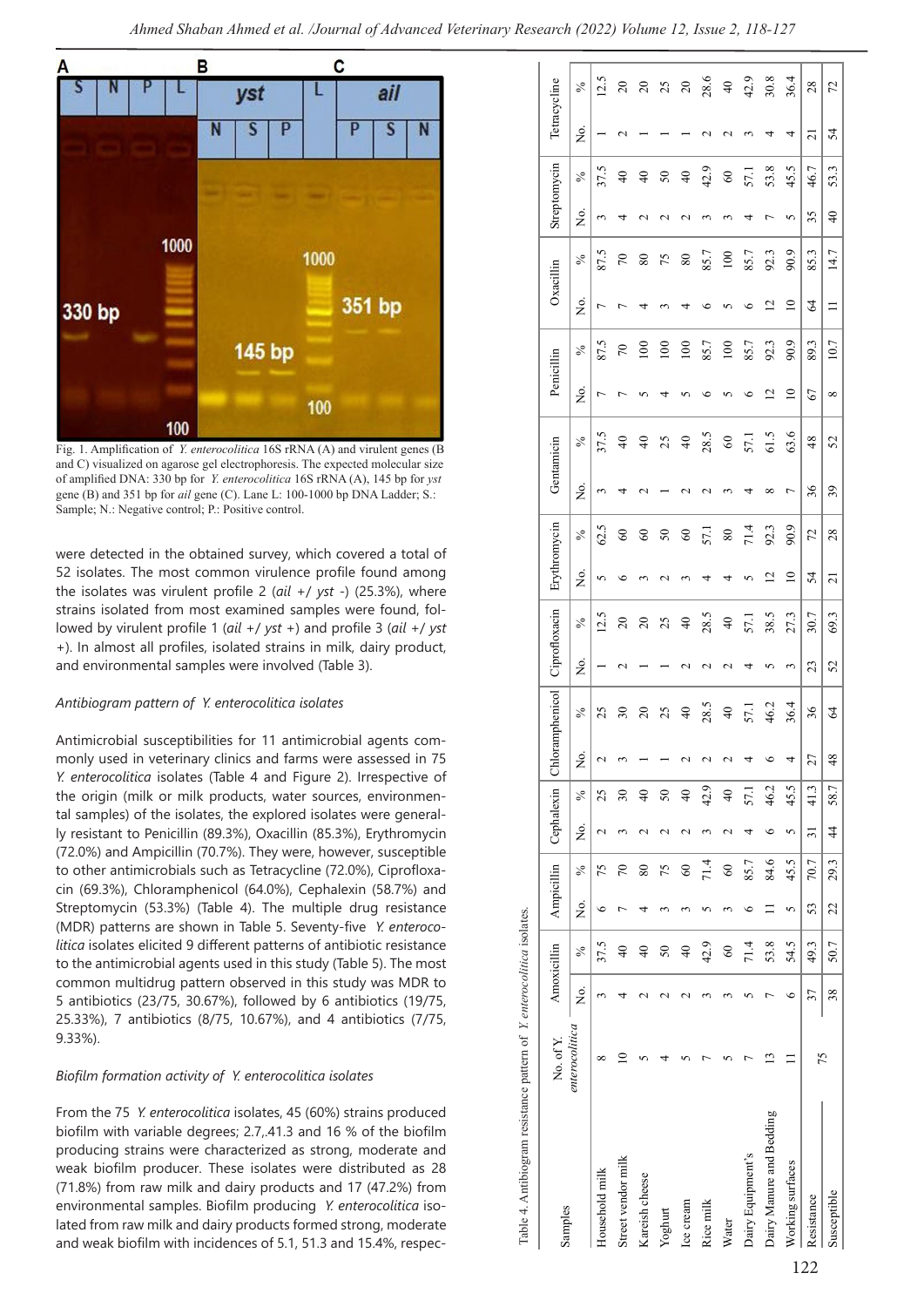Table 5. The antimicrobial resistance distribution pattern of *Y. enterocolitica* isolates obtained from the screened samples.

|                                   |                   |                                   | Milk and milk products samples |                    |                      |                      |                  | Dairy cattle macroenvironment |                                          |                     |                                  |  |  |
|-----------------------------------|-------------------|-----------------------------------|--------------------------------|--------------------|----------------------|----------------------|------------------|-------------------------------|------------------------------------------|---------------------|----------------------------------|--|--|
| No. of antibi-<br>otic resistance | Household<br>milk | Street vendor<br>milk<br>$(n=10)$ | Kareish<br>cheese              | Yoghurt<br>$(n=4)$ | Ice cream<br>$(n=5)$ | Rice milk<br>$(n=7)$ | Water<br>$(n=5)$ | ment's                        | Dairy Equip- Dairy Manure<br>and Bedding | Working<br>surfaces | Total No. of<br>isolates $(\% )$ |  |  |
|                                   | $(n=8)$           |                                   | $(n=5)$                        |                    |                      |                      |                  | $(n=7)$                       | $(n=13)$                                 | $(n=11)$            |                                  |  |  |
| 3                                 |                   |                                   |                                |                    |                      |                      |                  |                               | $\mathbf{1}$                             |                     | 3                                |  |  |
|                                   |                   |                                   |                                |                    |                      |                      |                  |                               |                                          |                     | $(-4.00\%)$                      |  |  |
| 4                                 |                   |                                   |                                |                    |                      |                      |                  |                               | 1                                        |                     | 7                                |  |  |
|                                   |                   |                                   |                                |                    |                      |                      |                  |                               |                                          |                     | $(-9.33\%)$                      |  |  |
| 5                                 | 6                 | 6                                 | $\mathfrak{Z}$                 |                    | $\sqrt{2}$           | $\sqrt{2}$           | $\mathbf{1}$     |                               |                                          | 3                   | 23                               |  |  |
|                                   |                   |                                   |                                |                    |                      |                      |                  |                               |                                          |                     | $(-30.67%)$                      |  |  |
| 6                                 |                   | $\mathfrak{2}$                    | 2                              | 3                  | $\mathfrak{Z}$       | $\overline{4}$       |                  |                               | 3                                        |                     | 19                               |  |  |
|                                   |                   |                                   |                                |                    |                      |                      |                  |                               |                                          |                     | $(-25.33\%)$                     |  |  |
| $\overline{7}$                    |                   |                                   |                                |                    |                      |                      | 3                | $\overline{2}$                | $\overline{2}$                           |                     | 8                                |  |  |
|                                   |                   |                                   |                                |                    |                      |                      |                  |                               |                                          |                     | $(-10.67%)$                      |  |  |
| 8                                 |                   |                                   |                                |                    |                      |                      |                  | 3                             | $\mathfrak{Z}$                           | $\mathfrak{2}$      | 9                                |  |  |
|                                   |                   |                                   |                                |                    |                      |                      |                  |                               |                                          |                     | $(-12.00\%)$                     |  |  |
| 9                                 |                   |                                   |                                |                    |                      |                      |                  |                               | 3                                        | $\mathfrak{2}$      | 6                                |  |  |
|                                   |                   |                                   |                                |                    |                      |                      |                  |                               |                                          |                     | $(-8.00\%)$                      |  |  |
| Total                             |                   |                                   |                                |                    |                      |                      |                  |                               |                                          |                     | 75 (100%)                        |  |  |

Table 6. Biofilm production by *Y. enterocolitica* isolates

|                                         |                             | Y. enterocolitica | Total biofilm producing isolates | Strong           | Moderate   | Weak             |
|-----------------------------------------|-----------------------------|-------------------|----------------------------------|------------------|------------|------------------|
| Type of sample                          |                             | No.               | No. $(\%)$                       | No. $(\%)$       | No. $(\%)$ | No. $(\%)$       |
|                                         | Household milk              | 8                 | 8 (100)                          | 1(12.5)          | 7(87.5)    | $\mathbf{0}$     |
|                                         | Street vendor milk          | 10                | 9(90)                            | $\mathbf{0}$     | 5(50)      | 4(40)            |
| Milk and milk prod- Kareish cheese      |                             | 5                 | 5(100)                           | 1(20)            | 3(60)      | 1(20)            |
| ucts samples                            | Yoghurt                     | 4                 | 1(25)                            | $\boldsymbol{0}$ | 1(25)      | $\boldsymbol{0}$ |
|                                         | Ice cream                   | 5                 | 5(100)                           | $\mathbf{0}$     | 4(80)      | 1(20)            |
|                                         | Rice milk                   | 7                 | $\mathbf{0}$                     | $\mathbf{0}$     | $\theta$   | $\mathbf{0}$     |
| <b>Total</b> (180)                      |                             | 39                | 28(71.8)                         | 2(5.1)           | 20(51.3)   | 6(15.4)          |
|                                         | Water                       | 5                 | 2(40)                            | $\mathbf{0}$     | 1(20)      | 1(50)            |
|                                         | Dairy Equipment's           | 7                 | 5(71.4)                          | $\mathbf{0}$     | 3(42.9)    | 2(40)            |
| Dairy Cattle Mac-<br>roenvironment      | Dairy Manure and<br>Bedding | 13                | 6(46.2)                          | $\mathbf{0}$     | 4(66.7)    | 2(30.8)          |
|                                         | Working surfaces            | 11                | 4(36.4)                          | $\boldsymbol{0}$ | 3(75)      | 1(9.1)           |
| Total (120)                             |                             | 36                | 17(47.2)                         | $\mathbf{0}$     | 11(30.6)   | 6(16.7)          |
| Overall Total of each biofilm phenotype |                             | 75                | 45(60)                           | 2(2.7)           | 31 (41.3)  | 12(16)           |

tively. While moderate, and weak biofilms were produced by 30.6 and 16.7%, respectively in isolates obtained from environmental samples. The distribution of biofilm phenotypes in each category of the examined samples is presented in (Table 6).

#### *Antimicrobial activity*

Cow milk proteins and its pepsin hydrolysates were evaluated for their antimicrobial activity against the isolates of recovered *Y. enterocolitica* using a bactericidal assay method measured as bacterial growth monitored at 620 nm (Figure 3). The parent proteins (CCP, CWP) and their pepsin hydrolysates (P-CCP and P-CWP) were potentially effective in inhibiting *Y. enterocolitica* growth in a dose-dependent manner and with variable potency. Their activity was expressed as bacterial growth monitored at 620 nm as a function of tested samples concentration incubated with *Y. enterocolitica* for 24 hrs. The intact proteins (CCP and CWP) exhibited little to moderate antimicrobial activity. While P-CWP and

P-CCP were very effective against *Y. enterocolitica* resulting in a severe reduction in the bacterial growth (Δabs 620) at a concentration of 1.5 mg/ml of P-CWP and P-CCP, respectively (Figure 3). It can be noted that peptides P-CWP exhibited the strongest effect against *Y. enterocolitica*.

### DISCUSSION

Nowadays, public health concern associated with microbial food and water safety has risen (Ahmed *et al*., 2022). Pathogenic microorganisms including *Y. enterocolitica* can spread directly to milk from widely dispersed environmental sources during and after milking, causing severe health problems (Grahek-Ogden *et al*., 2007). The current study revealed the ubiquitous distribution of *Y. enterocolitica* among the investigated dairy environment. Overall, of 21.7 and 30% among dairy and environmental samples were positive for *Y. enterocolitica*. Results from this study are comparable to a similar study that was aimed to isolate *Y. enterocolitica* from a range of farm environments samples included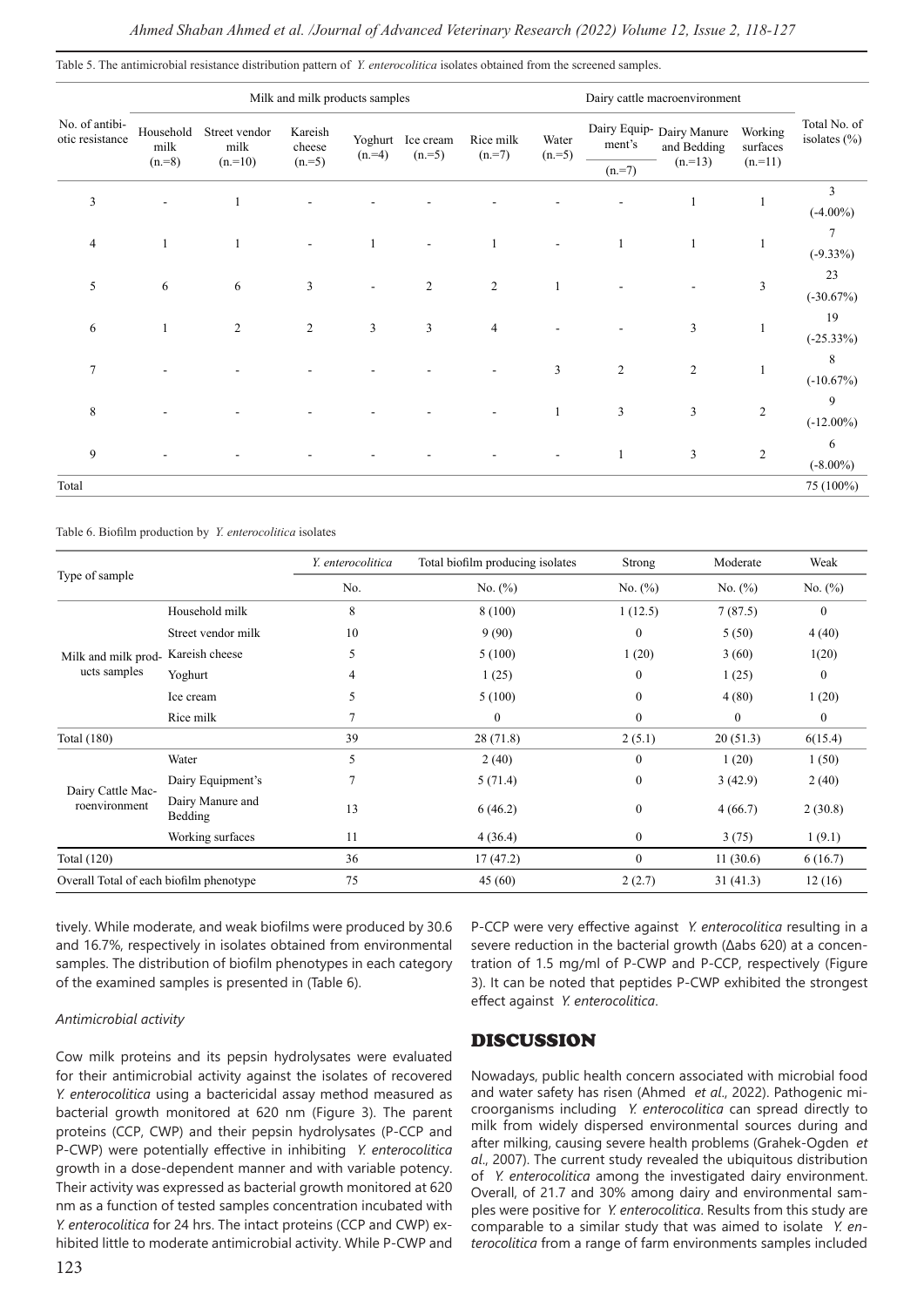

Fig. 2. Disc diffusion test; from A-G samples of disc diffusion test for Penicillin, Oxacillin, Tetracycline, Erythromycin, Chloramphenicol, Cephalexin, Ciprofloxacin.

milk, milk products, water, dairy equipments, bedding materials and working surfaces. We agreed with their conclusion that *Y. enterocolitica* was widely distributed within the dairy farm environment with multiple sources for contamination of raw milk.

The obtained results highlighted that the prevalence of *Y. enterocolitica* in raw milk samples was 30% (both household and street vendor milk samples). Comparable findings were reported by several studies performed in Turkey, India, Mexico and Egypt found that the prevalence of *Y. enterocolitica* in raw milk reached 25, 29.3, 34.9, 38.9, and 22%, respectively (Yucel and Ulusoy, 2006; Subha *et al*., 2009; Bernardino-Varo *et al*., 2013; Darwish and Allam, 2015; Ahmed *et al*., 2019). In the present study, rice milk had the highest isolation rate of *Y. enterocolitica*

among dairy products, followed by kareish cheese, ice cream and yoghurt. Results from the present study agreed well with other studies in Egypt and globally in different studies in Iran and Turkey (Yucel and Ulusoy, 2006; Rahimi *et al*., 2014; Ali *et al*., 2015; Ahmed *et al*., 2019).

The high prevalence of *Y. enterocolitica* in milk and dairy products could be due to fecal contamination of milk, milking with unsanitary methods, marketing and using raw milk without pasteurization, using traditional dairy products produced in unsanitary conditions or from raw milk, the ability of this psychrotrophic microorganism in growing in raw milk and viability at refrigeration temperatures for long time (Rahimi *et al*., 2014; Ali *et al*., 2015; Ahmed *et al*., 2019). In Egypt, raw cow's milk is sold and unpasteurized milk is used in manufacturing of dairy products (International Labour Organization, 2020). These products have the potential to transmit diseases to people, particularly *Y. enterocolitica* (Bernardino-Varo *et al*., 2013). As a result of these circumstances, humans suffer from a variety of illnesses. Therefore, improving milking methods, monthly checks of milking halls for *Y. enterocolitica*, especially in animal feces, frequent fumigation of milking halls, inspecting hygiene during milking, boiling the milk, using pasteurized and even sterilized milk for dairy products, keeping dairy products in cool and dry places away from the sun, and finally preventing contamination of dairy products with extrinsic factors such as insects and rodents are all important (Rahimi *et al*., 2014).

Sahota *et al*. (2014) concluded that *Yersinia* spp. were present in 68.9% of drinking water samples collected from different water utilities of urban areas in India of which pathogenically characterized *Y. enterocolitica* was the most frequently isolated. They concluded that the detection of *Y. enterocolitica* in drinking water sources studied represent a public health concern and must be taken into account for assessing the quality of drinking water. Moreover, in a study performed in Greece, 20 *Yersinia* spp. (4%), three of them being Y enterocolitica and all the others being Y intermedia were isolated from drinking water samples (Arvanitidou *et al*., 1994). They concluded that *Yersinia* spp. with minimal or low virulence may be pathogenic in the immunocomprornised



Fig. 3. Antibacterial activity of CCP and CWP and its pepsin hydrolysates against *Y. enterocolitica* at different concentrations. The data is presented as bacterial growth monitored at 620 nm. (Inset) Killing power of protein hydrolysates (1500, 500 and 2500 µg/ml) against *Y. enterocolitica* as bacterial growth monitored at 620 nm. The assays were performed in triplicate.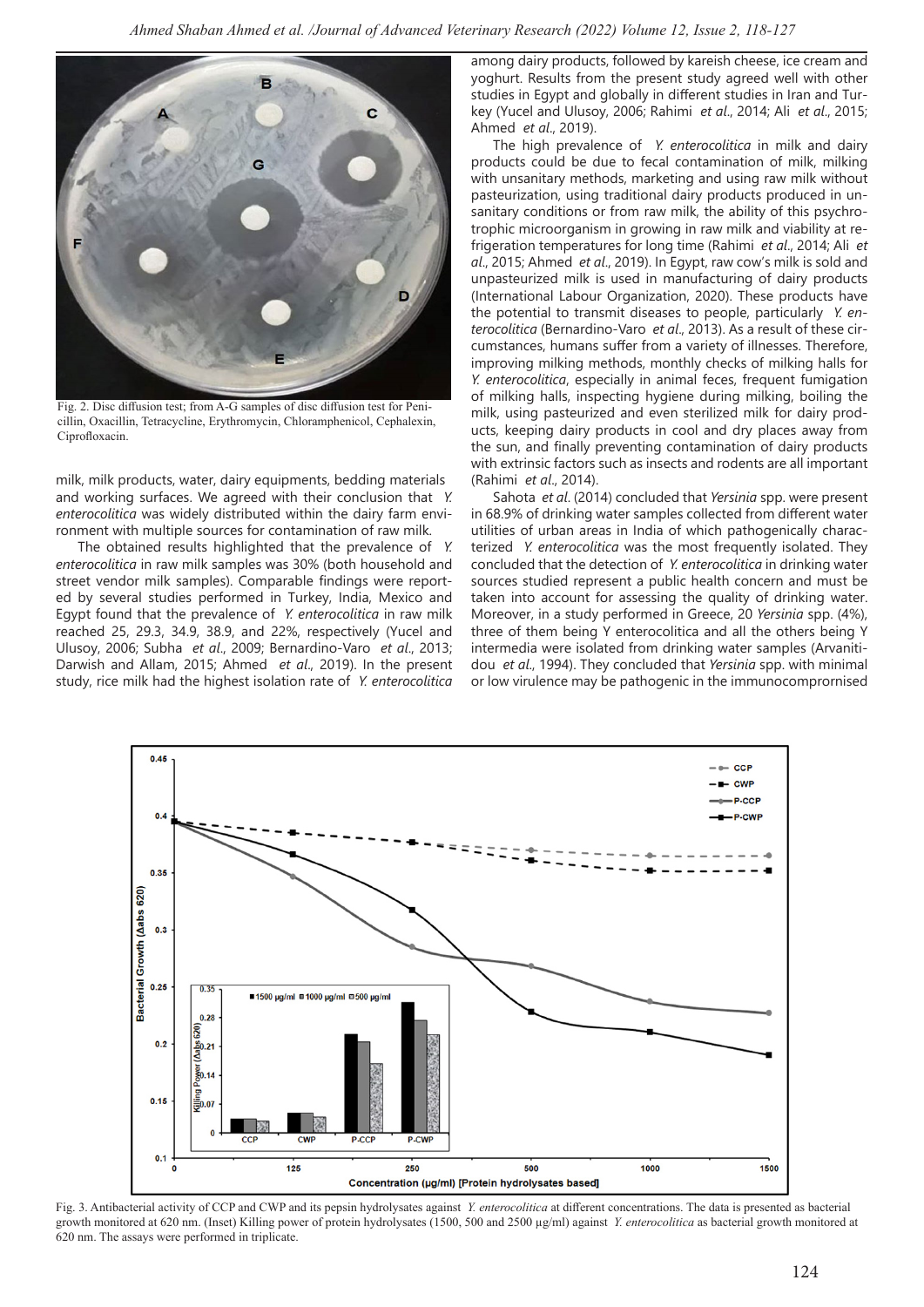host. Therefore, proper sanitary survey, regular bacteriological assessment, design and implementation of water sanitation projects, regular disinfection and supervisions of water sources of all water sources for drinking should be planned and conducted to prevent occurrence of *Y. enterocolitica* in drinking water.

Additional sources of microbial contamination of cow's milk include milking equipment and working surfaces. Van Duynhoven *et al*. (2009) stated that *Y. enterocolitica* outbreaks resulted from post-pasteurization contamination, contaminated equipment and milk bottles rinsing with untreated water prior to filling milk. Most microbes have the ability to attach to surfaces and form biofilms, which are surface-associated multicellular communities. Because the self-produced matrix of extracellular polymeric material functions as a protective barrier against the effects of detergent and disinfectant solutions, bacteria embedded in biofilms often show greater resistance to antimicrobial treatments. When cleaning and disinfection procedures are insufficient and not adequately administered for a long length of time, biofilms can build in the equipment, transport line, and storage tank (Van Bokhorst-van de Veen *et al*., 2015).

Hughes (1979) concluded that *Y. enterocolitica* is capable of growth at refrigeration temperatures and if it gained entry into milk via contaminated working surfaces, dairy equipment, dust or any other pathway it could then multiply during refrigerated storage prior to pasteurization. Also, it can survive pasteurization and multiply in the refrigerated pasteurized product, especially if pasteurization temperatures are not strictly observed. *Y. enterocolitica* may gain access to the pasteurized product by post-pasteurization contamination from raw milk, inadequate cleaned surfaces and equipment (Hughes, 1979).

Also, Fukushima *et al*. (1983) and Bozcal *et al*. (2015) stated that *Y. enterocolitica* were isolated from animal feces and wastewater in Japan and Turkey. They declared that cows can be a source of *Yersinia* spp. contamination in milk, particularly *Y. enterocolitica*, which was found in bovine feces and caused a community outbreak of *Y. enterocolitica* enteritis. Pathogenic strains of *Y. enterocolitica* that are transmitted by the fecal-oral route. animal species, such as cattle are considered the principal reservoir for *Y. enterocolitica* pathogenic to humans (Bozcal *et al*., 2015).

In the present study, virulent *Y. enterocolitica* strains harboring *ail* and *yst* were detected in 49.3 and 44% among *Y. enterocolitica* isolates obtained from examined samples, respectively (Table 3). More than half the *Y. enterocolitica* isolated from dairy products (66.6%) and environmental samples (72.2%) was positive for more than one virulence-associated gene, while none of 33.4 and 27.8% from dairy products and environmental samples, respectively, harbored any virulence-associated gene (Table 3) and were likely less virulent than those with multiple virulence-associated genes. Moreover, the most common virulence profile found among the isolates was virulence profile 2 (*ail* +/ *yst* -), where strains isolated from most types of examined samples were found. The occurrence of *ail* and *yst*, observed in this study is consistent with previous studies (Jamali *et al*., 2015; Bonardi *et al*., 2018). Also, the positive rates for *ail* (41%) and *yst* (46.2%) in dairy samples were higher than those found by Ahmed *et al*. (2019) in dairy samples in Egypt, where the positive rates of *ail* and *yst* were approximately 30% and 10%, respectively. Jamali *et al*. (2015) stated that the *ail* and *yst* proteins are critical for virulence in *Y. enterocolitica*. As a result, the *ail* and *yst* genes, which code for these proteins, are utilized as pathogenicity markers for *Y. enterocolitica* isolates.

Contamination of food with antimicrobial-resistant *Y. enterocolitica* is a threat to public health (Ahmed *et al*., 2019). All isolates in the present study were tested for antimicrobial resistance against 11 antibiotics. *Y. enterocolitica* isolates showed resistance to Penicillin, Oxacillin, Erythromycin and Ampicillin with 89.3, 85.3, 72 and 70.7%, respectively; and susceptible to other antimicrobials such as Tetracycline, Ciprofloxacin, Chloramphenicol, Cephalexin and Streptomycin with 72.0, 69.3, 64.0, 58.7 and 53.3%, respectively (Table 4). The most common multidrug resistance pattern

observed among *Y. enterocolitica* isolates were MDR 5, MDR 6, MDR 7 and MDR 4 antibiotics with 30.67, 25.33, 10.67 and 9.33%, respectively (Table 5). The results of antimicrobials' susceptibility tests were generally consistent with the previous studies from Egypt and other countries (Jamali *et al*., 2015; Bonardi *et al*., 2018; Ahmed *et al*., 2019). They declared that *Y. enterocolitica* strains were found to be sensitive to Tetracycline, Ciprofloxacin, Chloramphenicol, Cephalexin, Streptomycin and gentamicin. Antimicrobial drugs are used to treat microbial infections as well as stimulate animal growth. Excessive use of these drugs has recently resulted in an increase in the number of antimicrobial-resistant microorganism isolates (Jamali *et al*., 2015). The higher rates of multidrug antibiotic resistance among *Y. enterocolitica* isolates in in foods, especially in milk indicates alarming situation for designing prevention and control measures to prevent the potential transmission of the pathogen with contaminated food to the consumers.

Biofilms are well known as a source of foodborne human pathogens (Bridier *et al*., 2015). However, in case of *Y. enterocolitica* the role of biofilms and the factors that lead to biofilm formation are largely unknown. There is evidence based on studies with very limited number of strains, that *Y. enterocolitica* able to form biofilms (Izquierdo *et al*., 2002; Kim *et al*., 2008; Ioannidis *et al*., 2014; Wang *et al*., 2017; Lenchenko *et al*., 2019). Also, Itoh *et al*. (2005) and Ioannidis *et al*. (2014) indicated that biofilm formation by *Y. enterocolitica* might be an inherent feature.

It is difficult to compare the results of the current study with other studies because of the limited number of isolates in other studies and the variation in results interpretation among studies. However, the obtained results disagree with Zadernowska and Chajęcka-Wierzchowska (2017) where none of the strains showed a strong ability to produce biofilm and the majority of the Y. enerocolitica strains were non or weak biofilm producer. On the other hand, findings from the current study agree with those of Kot *et al*. (2011), who found that a high percentage of *Y. enterocolitica* strains have adhesive properties, and with Castro *et al*. (2019), who observed that absorbance levels were higher in milk samples than in feces isolates.

The ability of pathogens to form biofilms has two implications. From a clinical perspective, the ability to form is a feature that demonstrates the strain's virulence. Components of a biofilm matrix protect bacteria from immune attacks (such as phagocytosis) and antibiotics (Shi and Zhu, 2009). A slow growth rate and horizontal transfer of resistance genes are two factors that contribute to antimicrobial tolerance via metabolic dormancy or molecular persistence programmes (Del Pozo, 2017). Moreover, in terms of industrial significance, strains that can form biofilms on manufacturing surfaces can be a major concern; they are more difficult to be eliminated from those surfaces, less sensitive to disinfectants, and frequently cause cross contamination in the food industry (Shi and Zhu, 2009).

It has become increasingly difficult to protect human health from the negative consequences of pathogenic *Y. enterocolitica*. The harmful effects of chemical preservatives on human health, as well as their limited application, susceptibility, toxicity, and microbial resistance, have increased the demand for potentially effective, healthy, safer, and natural antimicrobial agents with a unique mechanism of action against pathogens especially *Y. enterocolitica*. Thus, the antimicrobial activity of cow milk proteins and their pepsin hydrolysates can provide a key aspect of *Y. enterocolitica* infection treatment that traditional antimicrobial agents cannot, and they can be used as natural preservatives to ensure healthy and safe food without the unpleasant side effects of chemical preservatives. We have shown that pepsin hydrolysates of cow milk proteins exerted strong bactericidal activity, dose-dependently, against *Y. enterocolitica*. Notably, *Y. enterocolitica* killing by P-CWP and P-CCP were observed at concentrations as low as 1.5 mg/ml. P-CWP and P-CCP were potentially effective against tested pathogens with variable potency resulting in a severe reduction in the bacterial growth (Δabs 620) (Figure 3).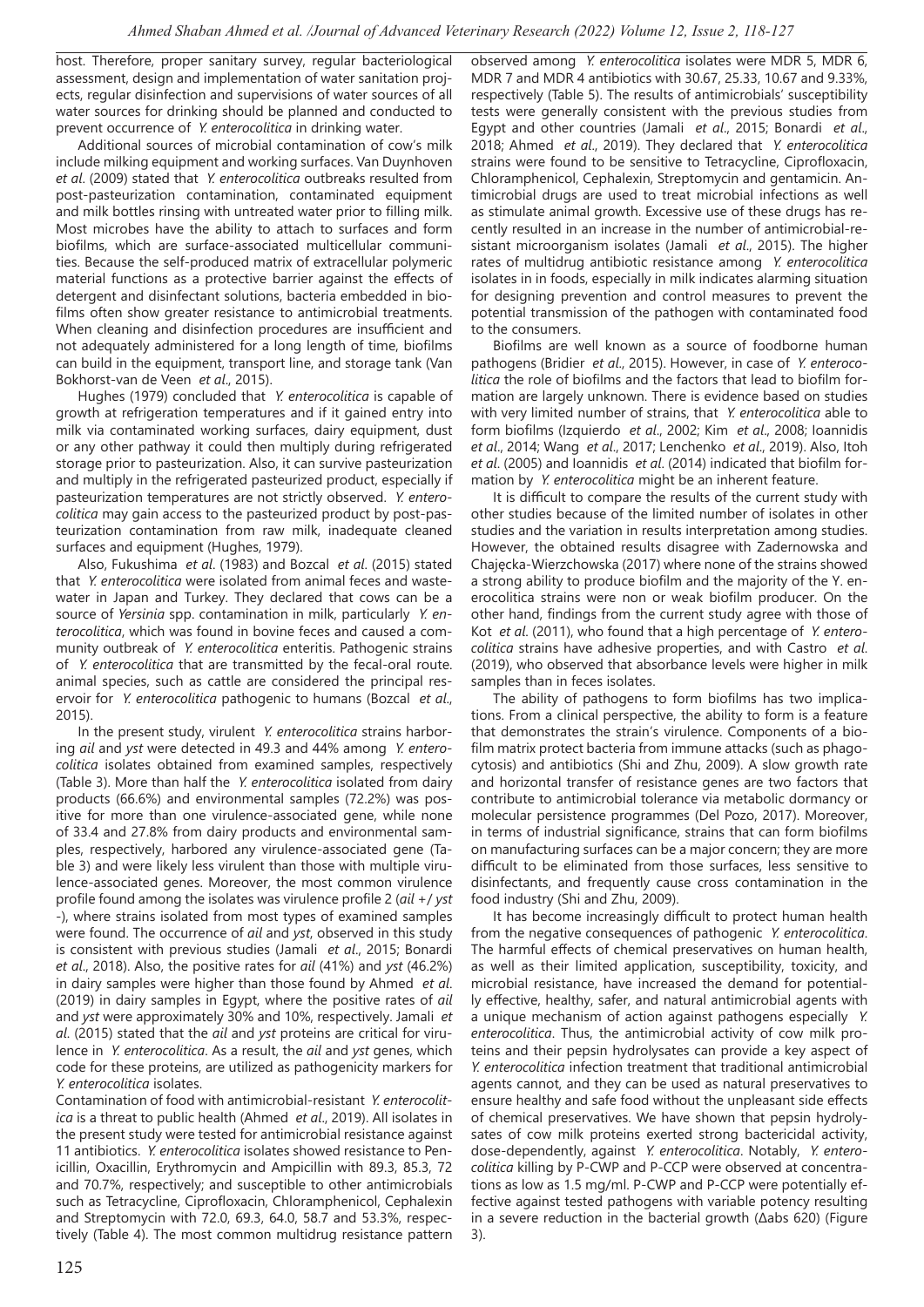Various studies evaluated the antimicrobial activities of the cow and other lactating animal milk proteins hydrolysates (P-CWP and P-CCP). Different hydrolytic enzymes viz., gastric juice, intestinal juice, enzymes of microbial, plant or animal origin are used to break large polypeptides into specific small peptides to investigate its antimicrobial activity against both Gram-positive and Gram-negative bacteria including *Y. enterocolitica* (Benkerroum, 2010; Khan *et al*., 2018; Guha *et al*., 2021). Pepsin hydrolysates of milk proteins have been shown to have antimicrobial action, with clear inhibitory effects on a variety of harmful bacteria especially *Y. enterocolitica* (Minervini *et al*., 2003; Rizzello *et al*., 2005; Silva *et al*., 2018).

# CONCLUSION

The present study provided an insight into the incidence of different *Yersinia* spp. in in raw milk and its products as well as the dairy environment. Using raw milk without pasteurization, traditional dairy products produced from unpasteurized milk, are the main resources of *Y. enterocolitica*. Also, environmental samples including water represent potential hazards for public health. Therefore, application of good hygienic practices during milking, routine monitoring of the dairy environments to detect *Y. enterocolitica* especially in the animal feces, heat treatment of milk, are the best ways to prevent *Y. enterocolitica* infections. Finally, further investigation for antibiotic alternatives is fundamental for control of *Y. enterocolitica*. In this context, the parent proteins (CCP, CWP) and their pepsin hydrolysates (P-CCP and P-CWP) gave promising results in *Y. enterocolitica* growth. The current study's findings and recommendations will alert key health decision-makers to take the appropriate countermeasures.

## ACKNOWLEDGMENT

The authors would like to acknowledge South Valley University, Qena, Egypt for supports.

# CONFLICT OF INTEREST

The authors declare that there is no conflict of interest.

# REFERENCES

- Ahmed, A.S., Alsayeqh, A.F., Diab, H.M., 2020. Enterotoxigenic Profiles of Virulent *Bacillus cereus* Isolated from Dairy Environments: Antimicrobials Resistant Pattern and Sporicidal Disinfectants Efficacy. Adv. Anim. Vet. Sci. 8.
- Ahmed, A.S., Diab, H.M., Alkahtani, M.A., Alshehri, M.A., Saber, H., Badr, H., Dandrawy, M.K., El-Mansi, A.A., Shati, A.A., Ahmed, A.E., 2022. Molecular epidemiology of virulent *E. coli* among rural small scale dairy herds and shops: Efficacy of selected marine algal extracts and disinfectants. Int. J. Environ. Health Res. 32, 72-94.
- Ahmed, A.S., El-Bassiony, T., Elmalt, L.M., Ibrahim, H.R., 2015. Identification of potent antioxidant bioactive peptides from goat milk proteins. Food Res. Int. 74, 80–88.
- Ahmed, H.A., Tahoun, A.B.M.B., Abou Elez, R.M.M., Abd El-Hamid, M.I., Abd Ellatif, S.S., 2019. Prevalence of *Yersinia enterocolitica* in milk and dairy products and the effects of storage temperatures on survival and virulence gene expression. Int. Dairy J. 94, 16–21.
- Ali, A.M., Attiah, S.A., Aly, S.A., 2015. Incidence of *Yersinia enterocolitica* in milk and some milk products. International Journal of Advanced Biological Research 5, 285-288.
- Arvanitidou, M., Stathopoulos, G.A., Katsouyannopoulos, V.C., 1994. Isolation of *Campylobacter* and *Yersinia* spp. from Drinking Waters. J. Travel Med. 1, 156–159.
- Bauer, A.W., Kirby, W.M.M., Sherris, J.C., Turck, M., 1966. Antibiotic Susceptibility Testing by a Standardized Single Disk Method. Am. J. Clin. Pathol. 45, 493–496.
- Benkerroum, N., 2010. Antimicrobial peptides generated from milk proteins: a survey and prospects for application in the food industry. A review. Int. J. Dairy Technol. 63, 320–338.
- Bernardino-Varo, L., Quiñones-Ramírez, E.I., Fernández, F.J., Vázquez-Salinas, C., 2013. Prevalence of *Yersinia enterocolitica* in Raw Cow's Milk

Collected from Stables of Mexico City. J. Food Prot. 76, 694–698.

- Bharathy, S., Swetha, S.C., Venkateswara, R., Sudhanthiramani, S., Radhika, B., 2014. Prevalence and antibiogram of *Yersinia enterocolitica* in milk and fecal swab of dairy product cows from different places of Tirupthi Region Andhra Pradesh, India. International Journal of Recent Scientific Research 6, 5469-5475.
- Bonardi, S., Le Guern, A.S., Savin, C., Pupillo, G., Bolzoni, L., Cavalca, M., Pongolini, S., 2018. Detection, virulence and antimicrobial resistance of *Yersinia enterocolitica* in bulk tank milk in Italy. Int. Dairy J. 84, 46–53.
- Bozcal, E., Uzel, A., Aydemir, S., Skurnik, M., 2015. Isolation of pathogenic *Yersinia enterocolitica* strains from different sources in Izmir region, Turkey. Folia Microbiol. (Praha). 60, 523–529.
- Bridier, A., Sanchez-Vizuete, P., Guilbaud, M., Piard, J.-C., Naïtali, M., Briandet, R., 2015. Biofilm-associated persistence of food-borne pathogens. Food Microbiol. 45, 167–178.
- Brown, M.R.W., Gilbert, P., 1993. Sensitivity of biofilms to antimicrobial agents. J. Appl. Bacteriol. 74, 87S-97S.
- Castro, H., Jaakkonen, A., Hakakorpi, A., Hakkinen, M., Isidro, J., Korkeala, H., Lindström, M., Hallanvuo, S., 2019. Genomic Epidemiology and Phenotyping Reveal on-Farm Persistence and Cold Adaptation of Raw Milk Outbreak-Associated *Yersinia pseudotuberculosis*. Front. Microbiol. 10, 1049.
- Chye, F.Y., Abdullah, A., Ayob, M.K., 2004. Bacteriological quality and safety of raw milk in Malaysia. Food Microbiol. 21, 535–541.
- CLSI (Clinical and Laboratory Standards Institute ), 2018. Performance standards for antimicrobial disk susceptibility testing. 27<sup>th</sup> ed., Clinical and Laboratory Standards Institute, Wayne, Pennsylvania, USA.
- Collins C.H., Lyne P.M., Gran J.M., 1991. Microbiological Methods. 6<sup>th</sup> ed., Butterworth- Heinemann: Oxford. London. pp.127-140
- Costerton, J.W., Khoury, A.E., Ward, K.H., Anwar, H., 1993. Practical Measures to Control Device-Related Bacterial Infections. Int. J. Artif. Organs 16, 765–770.
- Darwish, S., Allam, H., 2015. Incidence of *Yersinia enterocolitica* and *Yersinia pseudotuberculosis* in Raw Milk Samples of Different Animal Species Using Conventional and Molecular Methods. Alexandria J. Vet. Sci. 44, 174.
- Del Pozo, J.L., 2017. Biofilm-related disease. Expert Rev. Anti. Infect. Ther. 16, 51–65.
- FDA (Food and Drug Administrator), 2007. In: *Yersinia enterocolitica*. Bacteriological Analytical Manual Online. Weagant SD, Feng P, editors. United States: Food and Drug Administration Center for Food Safety and Applied Nutrition.
- Fàbrega, A., Vila, J., 2012. *Yersinia enterocolitica*: Pathogenesis, virulence and antimicrobial resistance. Enferm. Infec. Microbiol. Clin. 30, 24–32.
- Fukushima, H., Saito, K., Tsubokura, M., Otsuki, K., Kawaoka, Y., 1983. Isolation of *Yersinia* spp. from bovine feces. J. Clin. Microbiol. 18, 981–982.
- Fukushima, H., Shimizu, S., Inatsu, Y., 2011. *Yersinia enterocolitica* and *Yersinia pseudotuberculosis* Detection in Foods. J. Pathog. 2011, 735308.
- Grahek-Ogden, D., Schimmer, B., Cudjoe, K.S., Nygård, K., Kapperud, G., 2007. Outbreak of *Yersinia enterocolitica* serogroup O:9 infection and processed pork, Norway. Emerg. Infect. Dis. 13, 754–756.
- Gristina, A.G., Hobgood, C.D., Webb, L.X., Myrvik, Q.N., 1987. Adhesive colonization of biomaterials and antibiotic resistance. Biomaterials 8, 423–426.
- Guha, S., Sharma, H., Deshwal, G.K., Rao, P.S., 2021. A comprehensive review on bioactive peptides derived from milk and milk products of minor dairy species. Food Prod. Process. Nutr. 3, Article number: 2 (2021).
- Hughes, D., 1979. Isolation of *Yersinia enterocolitica* from Milk and a Dairy Farm in Australia. J. Appl. Bacteriol. 46, 125–130.
- Ibrahim, H.R., Ahmed, A.S., Miyata, T., 2017. Novel angiotensin-converting enzyme inhibitory peptides from caseins and whey proteins of goat milk. J. Adv. Res. 8, 63–71.
- International Labour Organization, 2020. X Developing the Dairy Value Chain in Egypt's Delta Market S*yst*em Analysis. Av*ail*able at: https:// www.ilo.org/wcmsp5/groups/public/---africa/---ro-abidjan/---srocairo/documents/publication/wcms\_754764.pdf
- Ioannidis, A., Kyratsa, A., Ioannidou, V., Bersimis, S., Chatzipanagiotou, S., 2014. Detection of Biofilm Production of *Yersinia enterocolitica* Strains Isolated from Infected Children and Comparative Antimicrobial Susceptibility of Biofilm Versus Planktonic Forms. Mol. Diagn. Ther. 18, 309–314.
- Itoh, Y., Wang, X., Hinnebusch, B.J., Preston, J.F., Romeo, T., 2005. Depolymerization of beta-1,6-N-acetyl-D-glucosamine disrupts the integrity of diverse bacterial biofilms. J. Bacteriol. 187, 382–387.
- Izquierdo, L., Abitiu, N., Coderch, N., Hita, B., Merino, S., Gavin, R., Tomás, J.M., Regué, M., 2002. The inner-core lipopolysaccharide biosynthetic waaE gene: function and genetic distribution among some Entero-